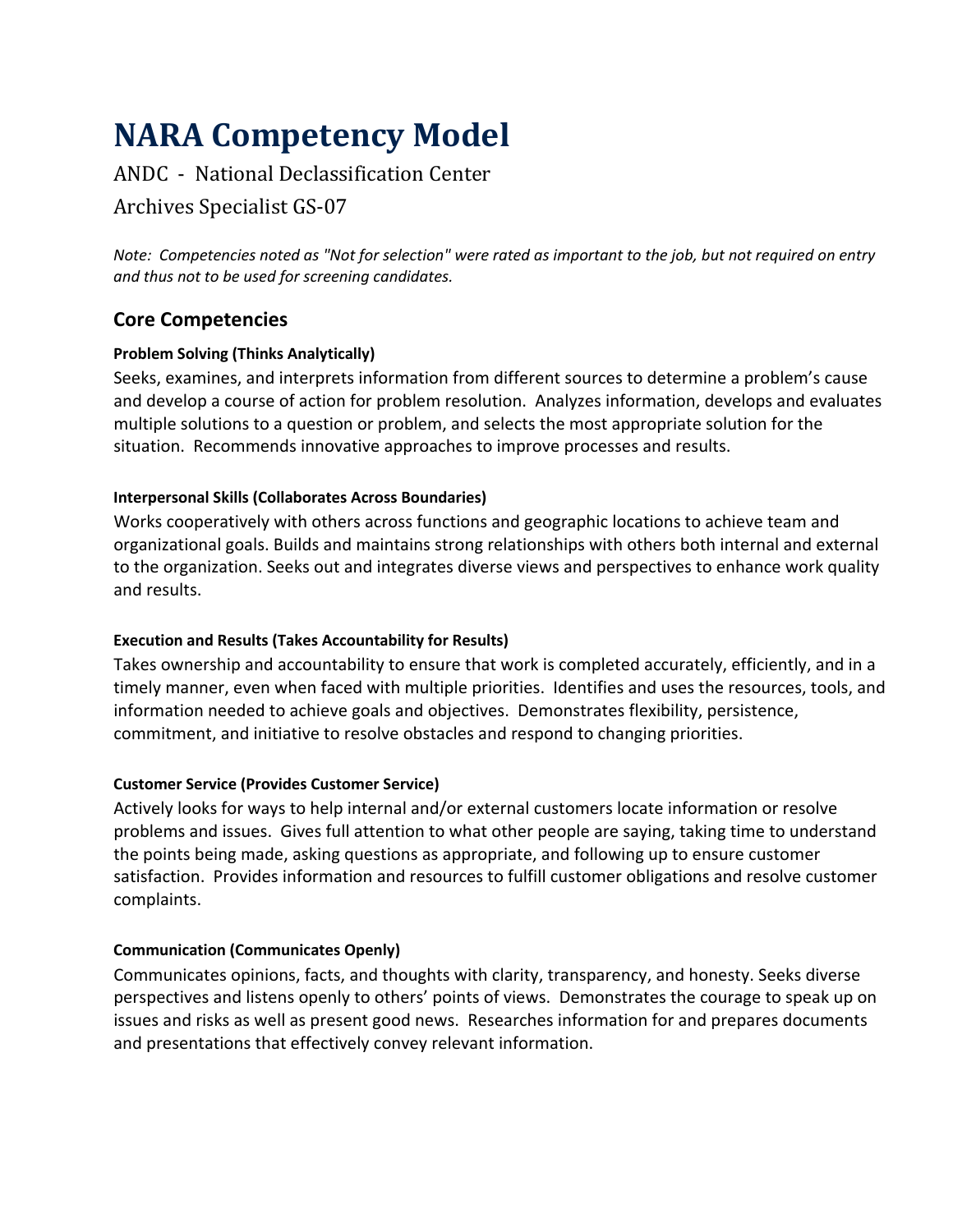#### **Organizational Awareness (Demonstrates Organizational Awareness)**

Demonstrates behaviors and actions that are aligned with the agency's mission and function, applying programs, policies, procedures, rules, and regulations to work activities. Places a high priority and focus on supporting NARA's mission and achieving agency goals. Considers the potential impact of external factors (for example, changes in legislation) on the needs and objectives of one's department and the agency as a whole.

# **General Competencies**

#### **Embraces Continual Learning**

Seeks opportunities to expand knowledge and skills through formal and informal education, training, and feedback. Identifies and leverages own strengths and developmental needs and strives to improve own skills. Acquires new knowledge related to business, professional, and technological changes and developments. Demonstrates and supports continual learning, and shares knowledge and expertise with others.

#### **Utilizes Computer Technology**

Utilizes computer technology and software applications (e.g., word processing, spreadsheets, databases, web-based tools) to perform work activities. Applies technologies and/or tools to improve work, productivity, or customer service.

# **Technical Competencies**

#### **Applies Knowledge of Information Security (Not for selection)**

Demonstrates, maintains, and communicates knowledge of related Federal and agency regulations, National Security directives and requirements, NARA policies and precedents, and applicable public policy. Establishes and maintains physical and intellectual control of records.

#### **Applies Knowledge of [Subject Area(s)/Disciplines]**

Demonstrates expertise in records and related materials pertinent to **[Subject Area(s)/Discipline(s)]**. Maintains currency in the history, organization, operations, and trends relevant to **[Subject**] Area(s)/Discipline(s)] as well as the applicable Federal laws, authorities, and regulations. Maintains currency in the interrelationship of these subjects with *[other key subject area(s)]*. Provides technical consultation on **[Subject Area(s)/Discipline(s)]** to meet the needs of NARA, other Federal agencies, researchers, or others.

#### **Performs [Records Mgmt/Archival Functions]**

Uses records and information management principles as well as archival principles and related agency policies to perform **[Records Management/Archival Function(s)]**. Examines and applies **[Subject**] Area(s)/Discipline(s)] to define the scope, context, purpose, and direction of records management, maintenance, and control processes.Considers the impact and implications of these activities on agency services, customer needs, and customer expectations.